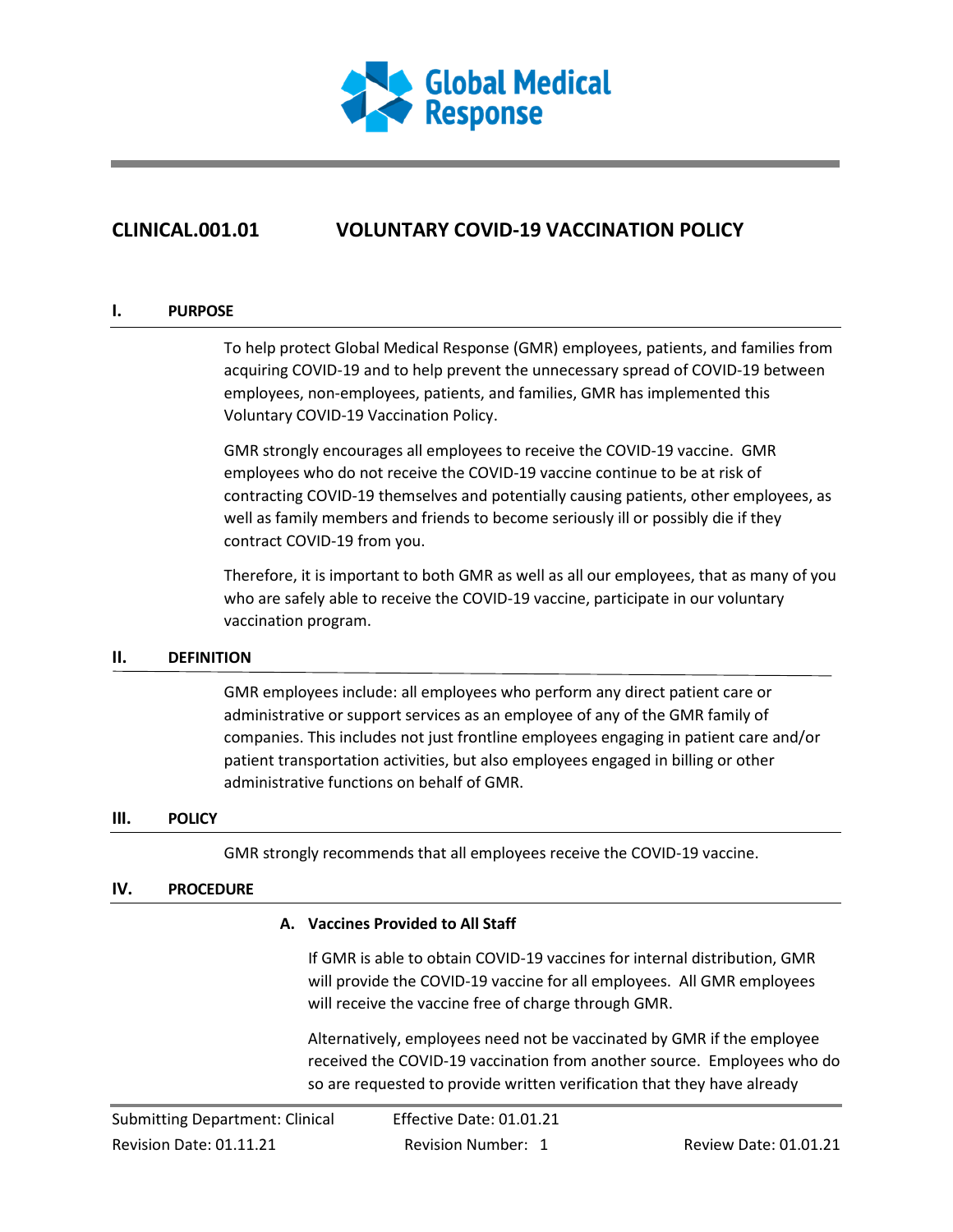

received the vaccine. GMR will not reimburse employees who receive a COVID-19 vaccination from another source.

# **B. Exceptions to Vaccination**

All employees of GMR are strongly encouraged to receive the COVID-19 vaccine, unless the employee:

- a. Has already received the COVID-19 vaccine from another source;
- b. Has an allergy to the vaccine or any of its components or has other significant allergy issues that makes receiving the COVID-19 vaccine not medically recommended;
- c. Has another medical condition that prevents the employee from receiving the COVID-19 vaccine; or
- d. Has a sincerely held religious belief that prevents the employee from receiving vaccinations. Sincerely held religious beliefs do not include any personal opinions the employee may have concerning the COVID-19 vaccine or vaccines in general.

# **C. Vaccination Declination Procedures**

All employees of GMR declining to receive the COVID-19 vaccination are requested to check the declination box within the COVID Vaccination application available in the employee credential documentation system.

Since the COVID-19 vaccination is voluntary (i.e., it is your choice whether to be vaccinated), your decision to answer any pre-screening questions about disability-related questions or sincerely held religious beliefs that would prelude you from getting the vaccine is also completely voluntary. If you are not receiving the vaccine, you do not have to answer these questions if you do not wish to do so.

# **D. New Employee Vaccinations**

New employees who have not already received the COVID-19 vaccine according to the manufacturer's recommendations are also strongly encouraged to receive the COVID-19 vaccination. GMR will make every effort to assist new hires who have not already received the COVID-19 vaccination to receive the COVID-19 vaccination (depending on the availability of the COVID-19 vaccine at the date of hire).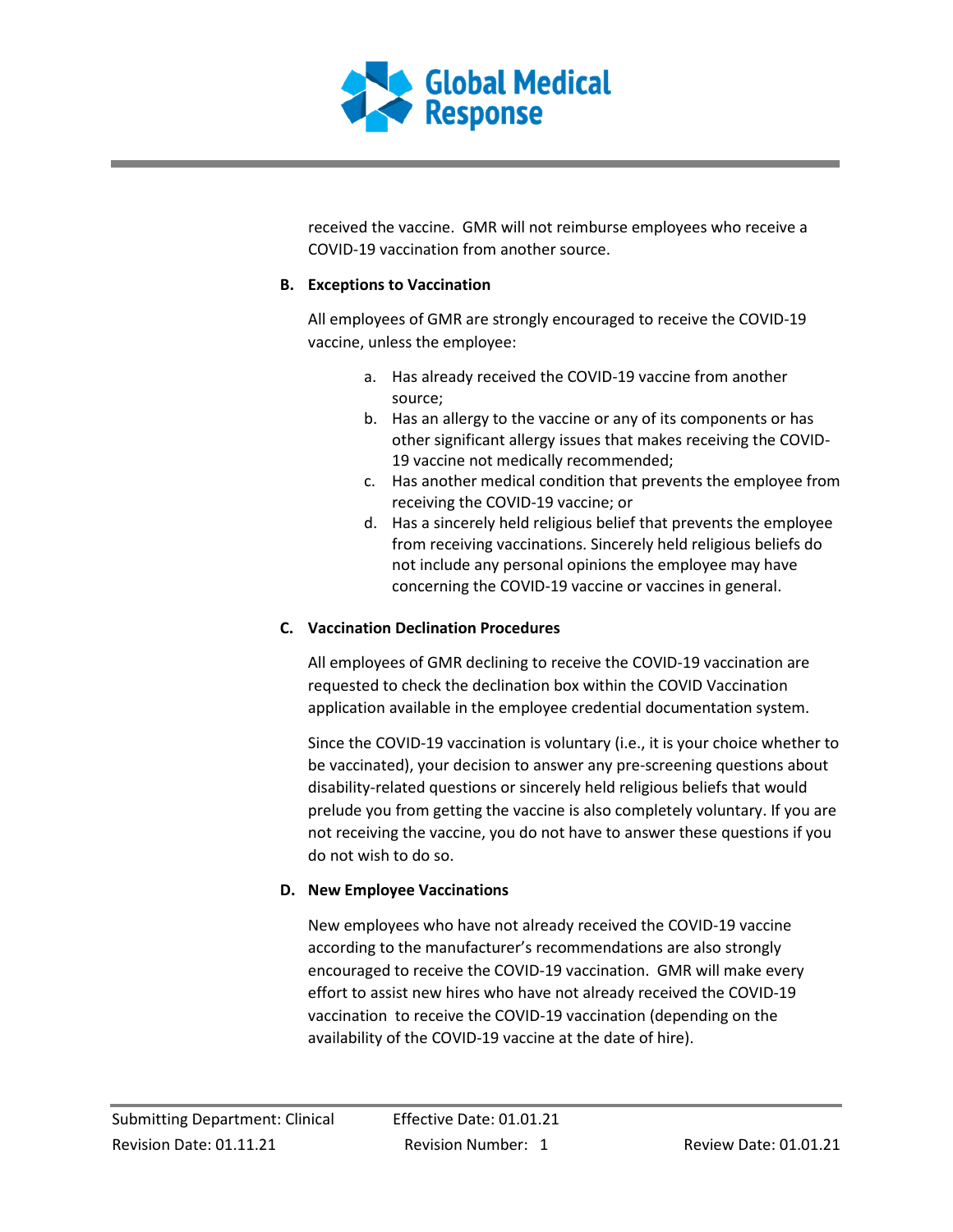

**E.** New employees who have already received the COVID-19 vaccination from another source should complete the application and upload proof of vaccination in the appropriate credential management system. **Side Effects**

Since the COVID-19 vaccination is voluntary, employees who experience side effects potentially attributable to the vaccine should report them to their supervisor. All employees who receive the COVID-19 vaccine through GMR or another health provider and experience side effects causing them to miss work may use any PTO/sick time available or take time without pay.

# **F. Vaccine Consent Form**

At such time the COVID-19 vaccine is available through GMR, employees will be required to fill out, sign, and date the appropriate COVID-19 Pre-Vaccination Checklist Form prior to receiving the COVID-19 vaccine.

# **G. No Retaliation**

If an employee chooses not to disclose the reason(s) why he or she is declining the vaccination, GMR] and the management, owners and supervisory staff of GMR] will not retaliate against, intimidate, or threaten any employee for opting not to disclose his or her reason for declining the vaccination.

Further, GMR and the management, owners and supervisory staff of GMR] will not retaliate against any employee for exercising any rights under any federal, state or local laws or regulations.

# **H. Questions About This Policy**

Any questions or concerns about the voluntary COVID-19 vaccination program, or this policy, should be directed to GMR Clinical, Safety and Risk or HR representatives

### **V. POLICY REVIEWS**

This policy will be reviewed on an annual basis or as changes in procedure require a more frequent update.

### **VI. POLICY RETENTION**

Revised or replaced policies will be retained for a minimum of seven years, unless otherwise stated by the GMR Data Retention Policy. These must be archived and accessible if requested by legal counsel.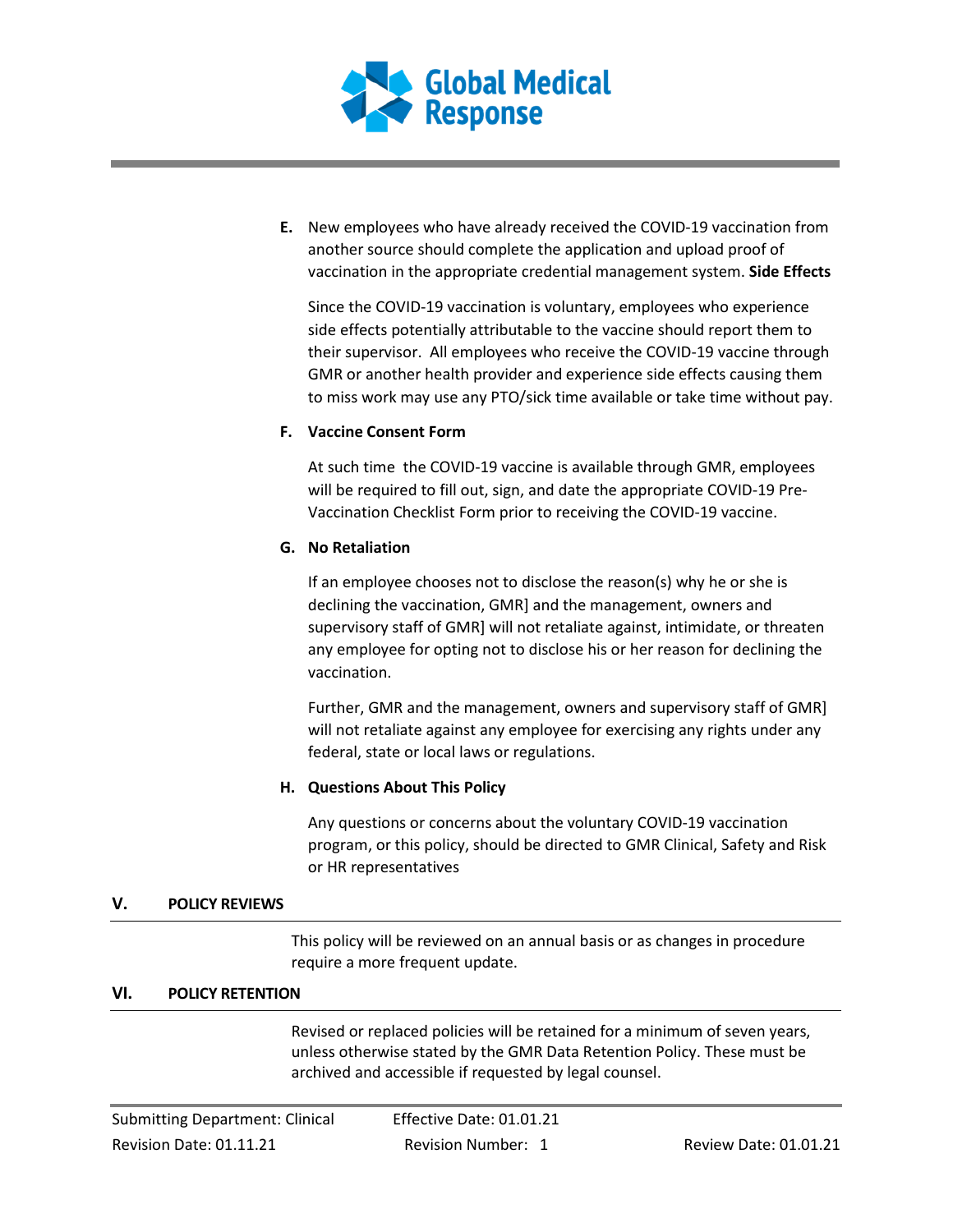

# **VII. POLICY POSTING**

This policy will be posted to the policy library on the Policy Management System (PMS) at the appropriate disclosure level. This will be the only official posting of company policies, and the posted policies will be the only ones approved for use.